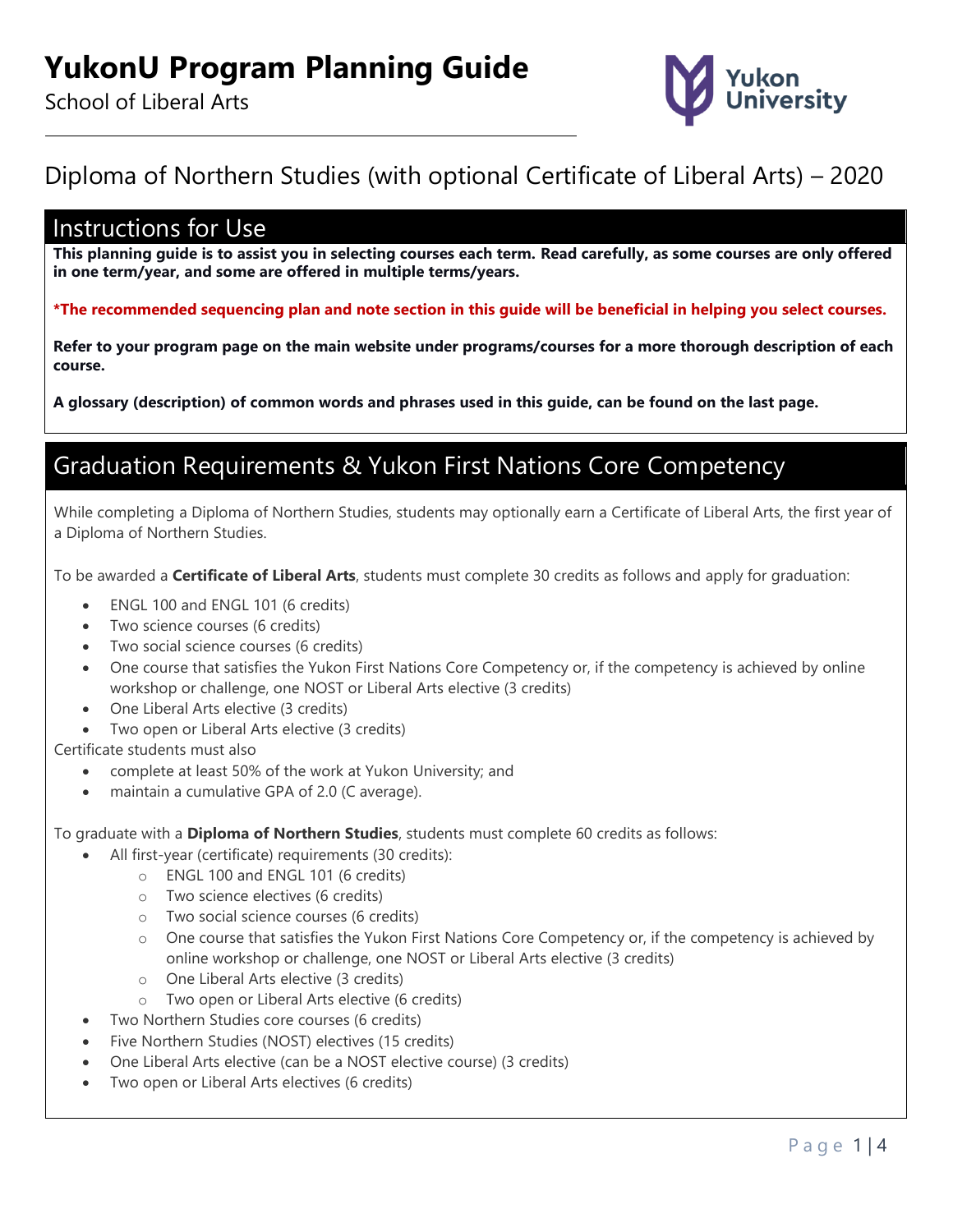Diploma students must also

- ensure they have taken six courses (18 credits) at the 200 level or above (second- and third-year courses);
- complete at least 50% of the work at Yukon College/Yukon University (not less than 30 credits); and
- maintain a cumulative GPA of 2.0 (C average).

**NOTE:** NOST core courses and NOST electives may be used as Liberal Arts or open electives provided all other requirements have been met. Program planning, with course selection, should be done in consultation with a program advisor.

### **Yukon First Nations Core Competency**

Yukon University recognizes that a greater understanding and awareness of Yukon First Nations history, culture and journey towards self-determination will help to build positive relationships among all Yukon citizens. As a result, you will be required to achieve core competency in knowledge of Yukon First Nations.

For details, visit [Yukon First Nations Core Competency](http://www.yukoncollege.yk.ca/yukon-first-nations-core-competency) online.

As noted above, this requirement may be met with one of the following courses: ANTH 140 or 220, CRIM 219, ELCC 100, FNGA 100, FNST 100 or 140, HIST 140 or 220, NOST 202, SOCI 104, or WGST 202. Alternatively, select another LA elective with successful completion of the free-for-students online YFN 101 workshop.

For NOST diploma students, NOST 202, a core competency course is also a NOST core course. It, therefore, satisfies two requirements. An additional first-year elective will be required to ensure a total of thirty and sixty credits required for graduation. NOST 202 has first-year prerequisites.

| <b>Certificate and Diploma</b>                |               |                             |             | Diploma <sup>4</sup>             |                |                             |             |
|-----------------------------------------------|---------------|-----------------------------|-------------|----------------------------------|----------------|-----------------------------|-------------|
| <b>Course Requirement</b>                     | <b>Credit</b> | <b>Usual</b><br><b>Term</b> | <b>Done</b> | <b>Course Requirement</b>        | <b>Credit</b>  | <b>Usual</b><br><b>Term</b> | <b>Done</b> |
| <b>ENGL 100</b>                               | 3             | <b>Both</b>                 |             | NOST Core <sup>5</sup>           | $\overline{3}$ | <b>Both</b>                 |             |
| <b>ENGL 101</b>                               | 3             | <b>Both</b>                 |             | <b>NOST Core</b>                 | $\overline{3}$ | <b>Both</b>                 |             |
| YFN Core Competency <sup>1</sup>              | 3             | <b>Both</b>                 |             | NOST elective <sup>6</sup>       | $\overline{3}$ | <b>Both</b>                 |             |
| Science elective <sup>2</sup>                 | 3             | <b>Both</b>                 |             | <b>NOST</b> elective             | $\overline{3}$ | <b>Both</b>                 |             |
| Science elective                              | 3             | <b>Both</b>                 |             | <b>NOST</b> elective             | 3              | <b>Both</b>                 |             |
| Social science or science<br>elective         | 3             | <b>Both</b>                 |             | NOST elective                    | 3              | <b>Both</b>                 |             |
| Social science or science                     | 3             | <b>Both</b>                 |             | <b>NOST</b> elective             | $\overline{3}$ | <b>Both</b>                 |             |
| elective                                      |               |                             |             | Liberal Arts elective            | 3              | <b>Both</b>                 |             |
| Liberal Arts elective <sup>2</sup>            | 3             | <b>Both</b>                 |             |                                  |                |                             |             |
| Open or Liberal Arts<br>elective <sup>3</sup> | 3             | <b>Both</b>                 |             | Open or Liberal Arts<br>elective | 3              | <b>Both</b>                 |             |
| Open or Liberal Arts<br>elective              | 3             | <b>Both</b>                 |             | Open or Liberal Arts<br>elective | 3              | <b>Both</b>                 |             |
| <b>Total Credits</b>                          | 30            |                             |             | <b>Total Credits</b>             | 60             |                             |             |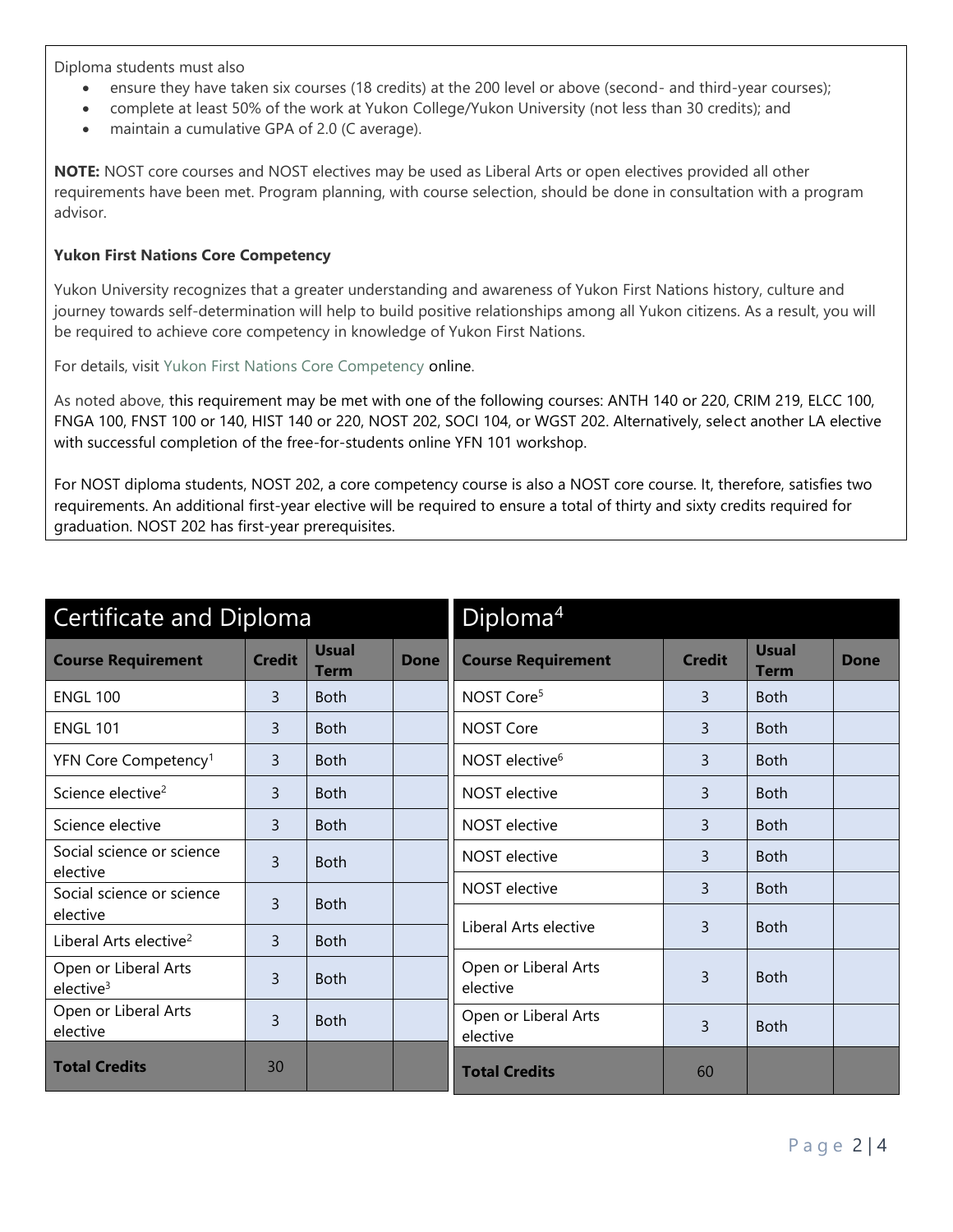## **Notes**

1. This requirement may be met with one of the following: ANTH 140 or 220, CRIM 219**,** FNGA 100, FNST 100 or 140, HIST 140 or 220, **NOST 202** (also satisfies one NOST Core), SOCI 104, WGST 202 or completion of the online YFN 101 workshop or challenge (requires a Liberal Arts elective to ensure 30 credits total).

2. A **Liberal Arts elective** is a 100-level course and above offered by the School of Liberal Arts or the School of Science in the following subject areas (**science fields** in italics; **social science fields** underlined): ANTH (*ANTH 101*), ARCV, *ASTR*, ATHA, *BIOL*, *CHEM*, COMM, *CPSC*, CRIM, CRWR, ECON, ENGL, ENST, *ENVS*, FNGA, *GEOG*, *GEOL*, HIST, *KINE*, LANG, *MATH*, NOST, PHED, PHIL, *PHYS*, POLI, PSYC, RELI, SOCI, SW (200 only), THEA, WGST. Certain courses in LEAD and RRMT may be acceptable on the understanding that such courses might not be transferable to other institutions and programs. 3. An **open elective** is a 100-level course and above offered in any School that is open to students in other programs. Check the prerequisites for these courses carefully. Note that such courses might not be transferable to other institutions

and programs.

4. Diploma students must take a **minimum of six courses at the second-year level or above**.

5. For the **NOST Core,** choose two of NOST 200, NOST 201 and NOST 202. Substitutes may be permitted.

6. **NOST electives** may sometimes be identified by having a 2 in the second place of the course number (i.e., HIST 2**2**0). Refer to course titles and descriptions to confirm northern content. There are suitable courses in ANTH, ATHA, COMM (200 only), CRIM, ENGL, ENST, ENVS, FNGA, GEOG, HIST, LANG, NOST, PHED, PHIL, POLI, SOCI, SW, WGST, etc.

# Recommended Sequencing Plan

Shown below is a sample sequence of courses for your diploma. If you follow this plan, you should be able to graduate in two years, provided you complete ten courses per academic year (up to three semesters per year). The sequence below is one example of how you could complete your core and elective requirements; you may find that a different sequence works as well, though it's important to note that some courses are offered only in Fall or Winter while others are available in both or more (see the "Usual Term" column in the program plan on the previous page).

### PREPARATORY COURSES

MATH 105 requires Math 11 (or Yukon University MATH 050). Math 12 and/or Yukon University MATH 130 are highly recommended preparation.

| LA CERTIFICATE and NOST DIPLOMA FALL <sup>®</sup>                                | LA CERTIFICATE and NOST DIPLOMA WINTER     |  |  |  |  |
|----------------------------------------------------------------------------------|--------------------------------------------|--|--|--|--|
| <b>ENGL 100</b>                                                                  | <b>ENGL 101</b>                            |  |  |  |  |
| YFN Core Competency <sup>1</sup>                                                 | Liberal Arts elective                      |  |  |  |  |
| Science elective                                                                 | Science elective                           |  |  |  |  |
| Social science elective (NOST 101 highly<br>recommended)                         | Social science elective                    |  |  |  |  |
| Open or Liberal Arts elective <sup>3</sup>                                       | Open or Liberal Arts elective <sup>3</sup> |  |  |  |  |
| <b>NOST DIPLOMA FALL<sup>4</sup></b>                                             | <b>NOST DIPLOMA WINTER</b>                 |  |  |  |  |
| NOST Core <sup>5</sup>                                                           | <b>NOST Core</b>                           |  |  |  |  |
| NOST elective <sup>6</sup>                                                       | NOST elective                              |  |  |  |  |
| <b>NOST</b> elective                                                             | <b>NOST</b> elective                       |  |  |  |  |
| <b>NOST</b> elective                                                             | Liberal Arts elective                      |  |  |  |  |
| Open or Liberal Arts elective                                                    | Open or Liberal Arts elective              |  |  |  |  |
| LA CERTIFICATE and NOST DIPLOMA SPRING (Optional)                                |                                            |  |  |  |  |
| <b>ENGL 100 normally available</b>                                               |                                            |  |  |  |  |
| HIST 140 and ANTH 144 (requires permission of the instructor) normally available |                                            |  |  |  |  |
| Open and Liberal Arts electives normally available                               |                                            |  |  |  |  |

\* The note numbers in the tables above refer to the notes on top of this page.